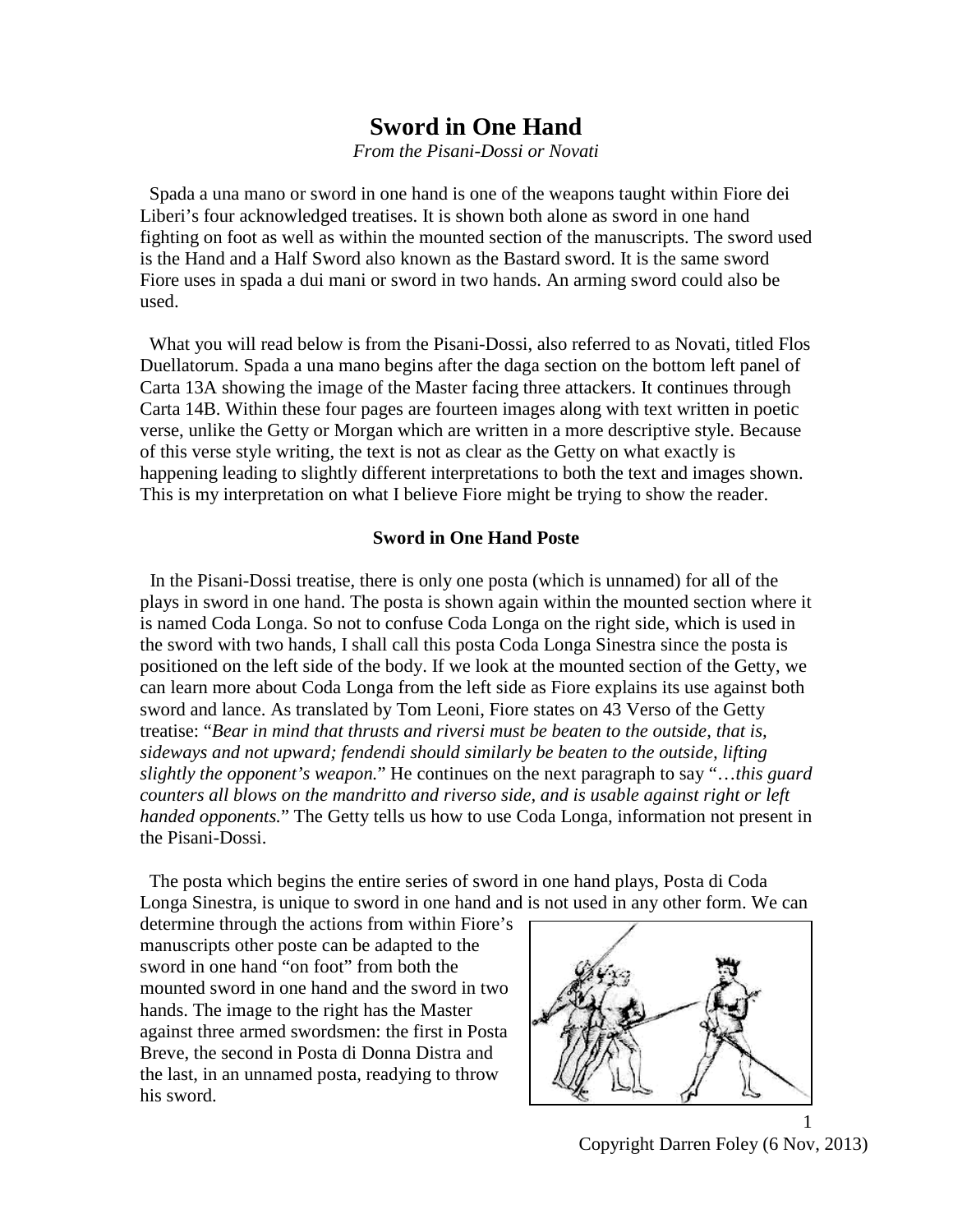We can also add Posta di Donna Sinestra and Dente di Zenghiaro from the mounted section as well as Posta di Finestra Distra from the first play of the sword in one hand. Other sword in two hand poste can be used with one hand even though they are not shown in the manuscript. Below are examples of how the six shown poste for sword in one hand might appear.



**Sword in One Hand Introduction**

 The following are plays for sword in one hand from my interpretation using both the images within the Pisani-Dossi and the translations available. You will see both images from Pisani-Dossi and images created by me to better demonstrate the actions of the play. While the images shown are not photographs but artist concepts, I believe there is information that Fiore wants to convey to us found within.

I will also include the translation of the verse which accompanies the image as shown below. The translation is from Hermes Michelini and is one of two translations that can be easily found online. Below you see the Master facing the three attackers. Translations will be in *Italic* form.



*For thrusts and cuts and strikes of the sword My guard gives me no problem, Let them come to me one after the other, For I want to fight them all; And he who wants to see parrying and wounding, Grabbing away the sword and tying without failure, Let him see what my scholars can do: If he doesn't find the contrary, they have no equals.*

 The beginning posta for each, the Scolaro and the Zugadore, is played the same for all but the last play. The Zugadore begins in Posta di Donna Distra. The Scolaro begins in Posta di Coda Longa Sinestra. The Zugadore attacks with a fendente mandritto or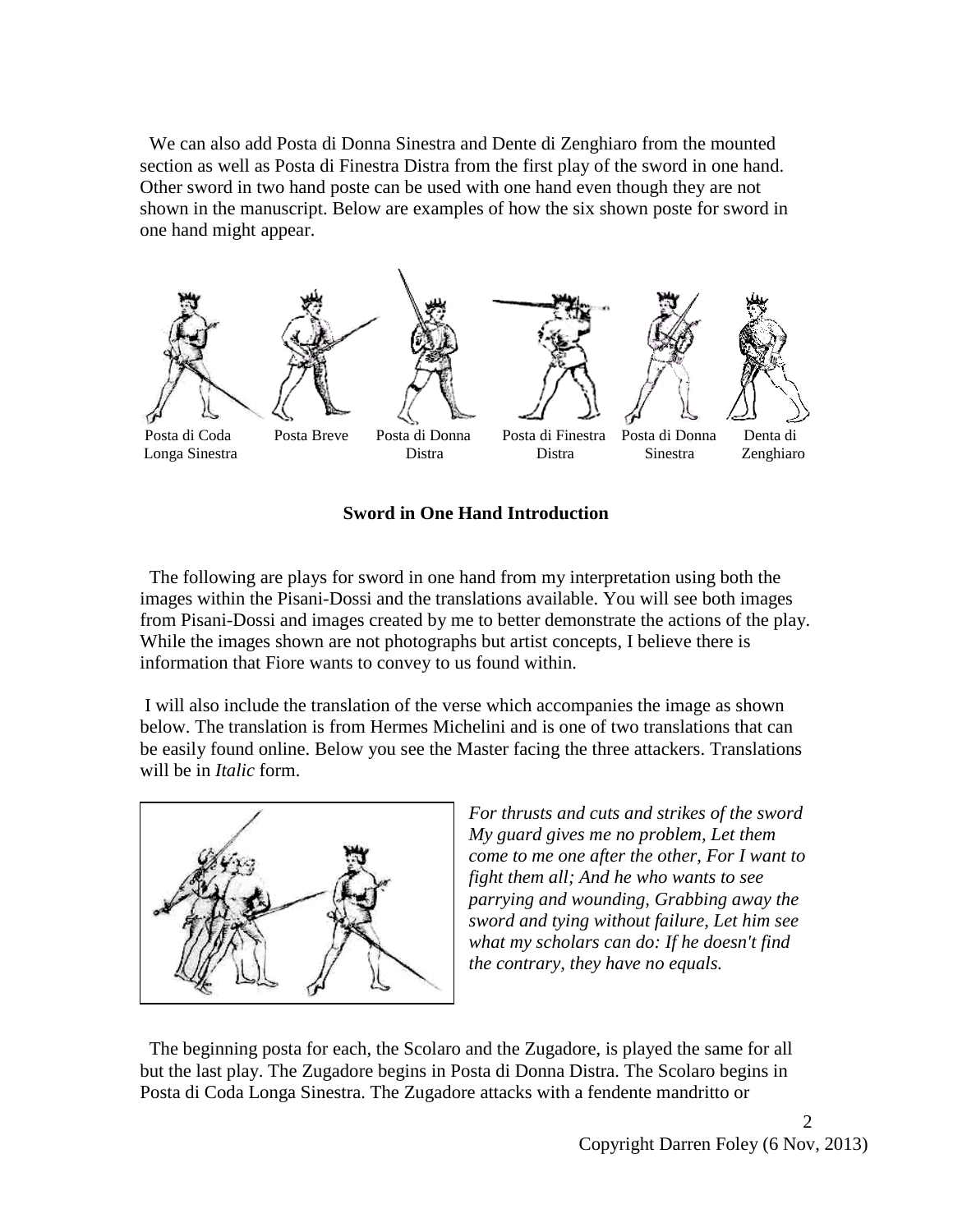fendente reverso with or without a step forward depending on distance. The Scolaro replies with one of the plays that follow. The image below has been modified from the earlier image, Master against three attackers, to better illustrate the beginning of the next eight plays that follow.



Posta di Donna Distra Posta di Coda Longa Sinestra

**Sword in one Hand Plays**

**Play #1 Rebattendo with punta:** We begin with the main action performed at the beginning of all but the last play with the sword in one hand. This is a rebattendo (beating aside) or a redoppiando (redirecting) movement depending on the Zugadore's attack. So in play #1 the Scolaro beats the Zugadore's sword aside then counters. See the image and translation below.



*With one step I parried with my sword which right away entered in your chest.*

Here you see the modified image of the first play. Notice that the left hand is forward but not extended towards the Zugadore. Within the Getty image of the same play, not shown here, the left hand is beside the right or sword hand of the Zugadore to provide assistance if needed.

 The Zugadore is in Posta di Donna Distra (Image 1). The Scolaro is in Posta di Coda Longa Sinestra (Image 2). The Zugadore attacks with a fendente from Posta di Donna Distra. The Scolaro steps passo ala traversa (rear left foot passes off line to the left) as he sweeps the sword up using a true edge sottano into Posta di Finestra Distra (Image 3). The Scolaro's sword ends up in Posta di Finestra Distra where the Scolaro finishes with a punta (thrust) to the face or body of the Zugadore (Image 4).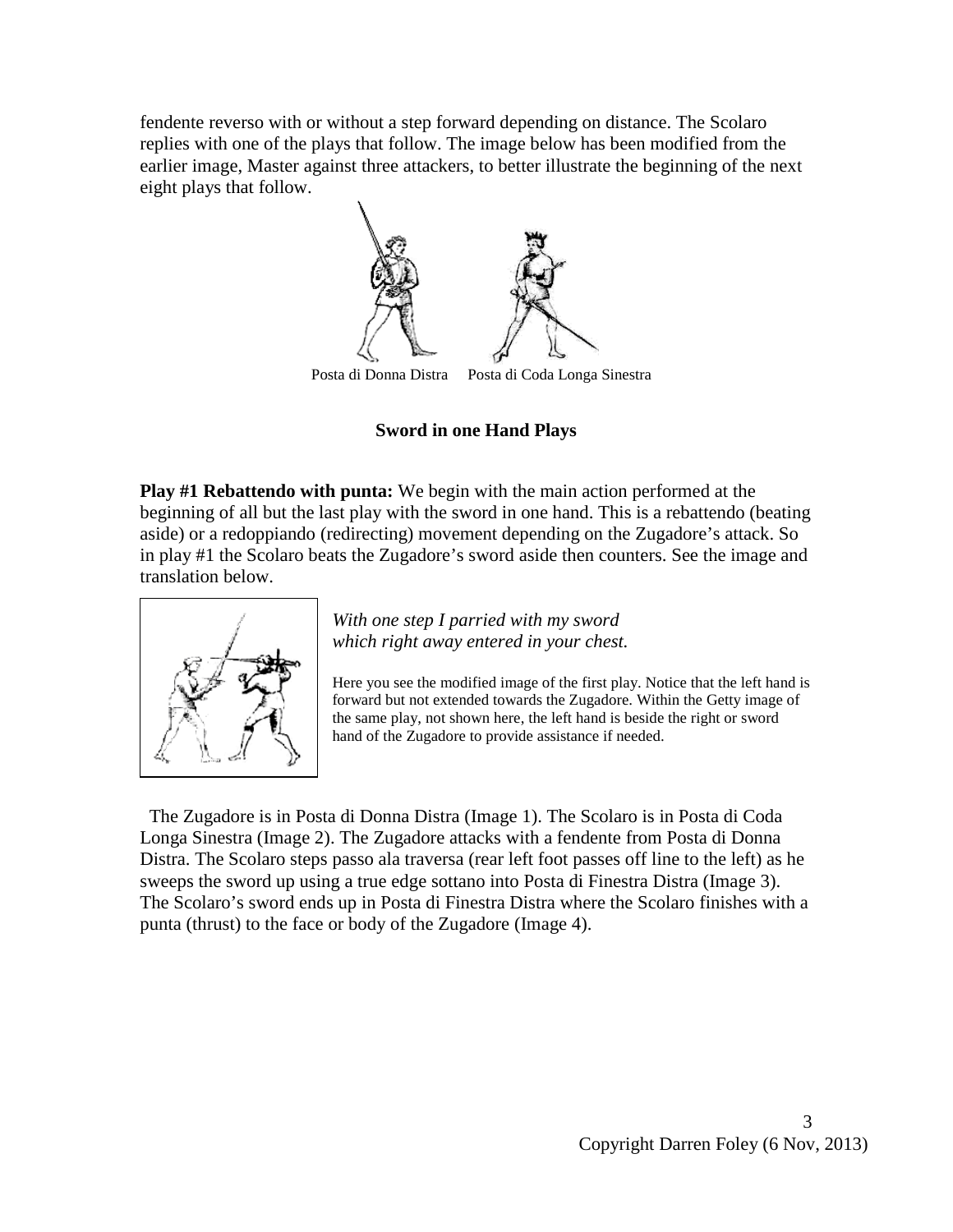

This play, as the others which follow, will work if the Zugadore throws either a fendente mandritto or reverso. The Zugadore's blade is either beaten aside or redirected and the thrust delivered.

**Note:** In the first image for sword in one hand from the Getty, Fiore says to move the front foot first with an acressare off line before passing the rear foot. I believe this is partly due to the position of the forward foot. The acressare of the right foot to the left allows the Scolaro to move further off line. An acressare to the right with the right foot brings the left hand into closer play. Since Pisani-Dossi does not give a descriptive narrative of the play I have included this information. Instead we can use left ellefante with the right foot pointing towards the Zugadore then there will not be a need to acressare the right foot. This will also allow ease of movement without the use of the more static foot position.

**Play #2 Half sword from incrosa:** In the original Fiore image, shown beside the *Italic* text, you see the Zugadore's sword on his right side as the Scolaro uses half sword against him. In the Getty, Fiore says this play works better in armor than out of armor. As you can see from the image the Scolaro has no cover as the left side of his body is completely open to attack thus the reason for Fiore's statement about armor. The question is how the Zugadore's sword ended up where it is shown. There are several ways this could happen. One is the Zugadore attacked with a fendente reverso. Upon striking the Scolaro's blade the Zugadore's blade continues towards the right, sliding off to the side. Another possibility is that the Scolaro was late in his response. The Zugadore's blade struck the Scolaro's blade while moving across the body. The Zugadore's sword then deflected to the right. Either way, the outcome illustrated in the image below does not satisfy Fiore's goal of controlling your opponent's weapon.



*To wound you again with my tip My [left] hand I added to the sword.*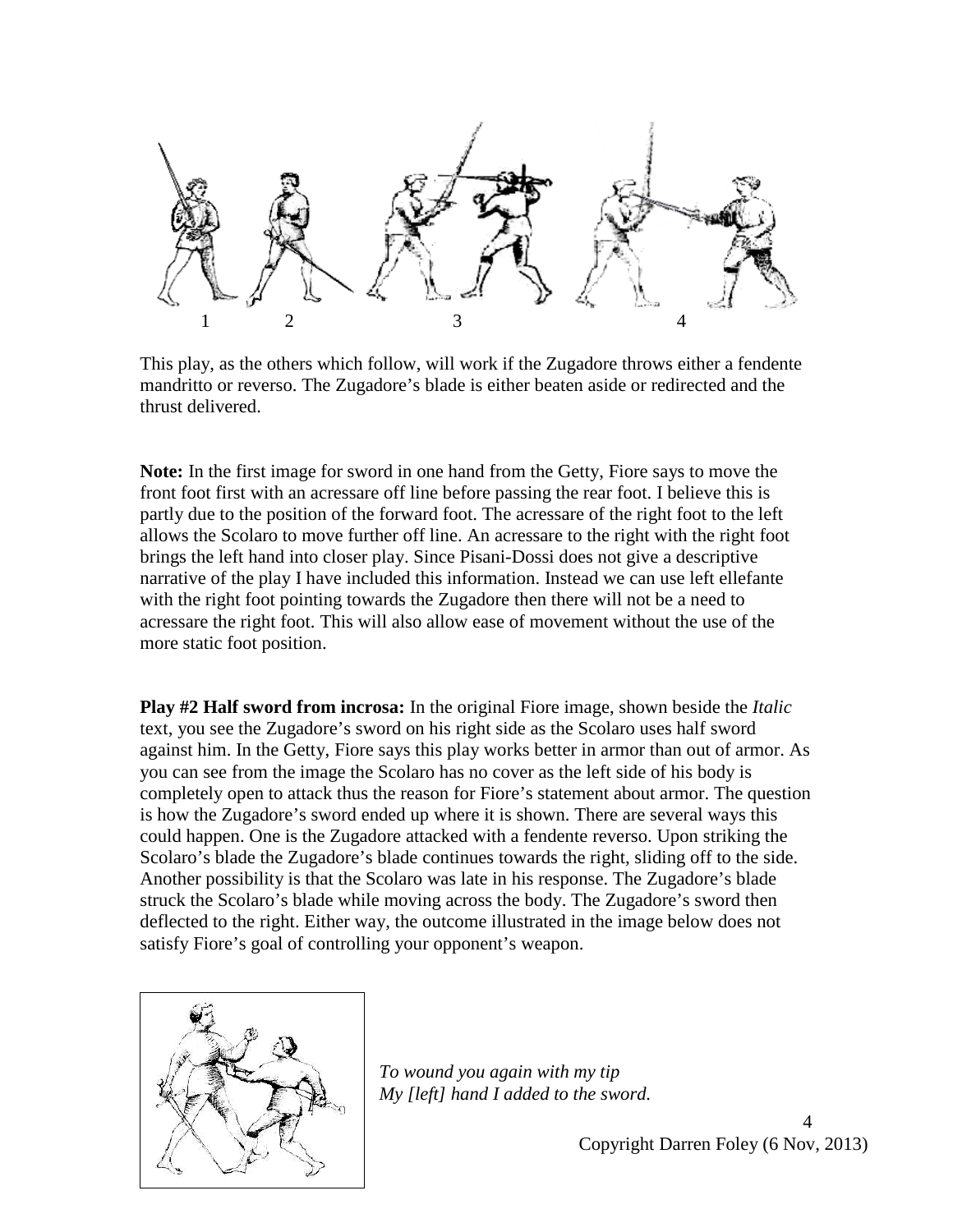While I am sure Fiore had a good reason for showing this play as it is, I prefer better cover. Therefore I have altered the image slightly from the original as you will see on the next page.

 Play #2 begins as play #1. The Zugadore is in Posta di Donna Distra (Image 1). The Scolaro is in Posta di Coda Longa Sinestra (Image 2). The Zugadore attacks with the fendente but the Zugadore's sword is not beaten completely aside by the Scolaro (Image 3). The reason it was not beaten aside is not as important as what happens next. The Scolaro, realizing he will not be able to beat the Zugadore's sword away, grabs his blade with his extended left hand, (half sword), rotating against the Zugadore's blade using the blade as cover as he thrusts the tip into the Zugadore (Image 4). An acressare may be taken to close the distance.



 The last play in the sword in two hands zogho largo section "False Thrust" is similar to this play in that the Scolaro maintains cover with the Zugadore's sword as he brings the punta into action. This play, I believe, more closely follows the Fiore mindset than the original play shown above.

**Play #3 Rebattendo with coplo:** Here you see the original image alongside the *Italic* text. The play is simple. As with play #1, the Scolaro has gained the advantage with cover but instead of using a thrust he has opted for a colpo.



*And here I have wounded your head with the parrying I've done so quick.*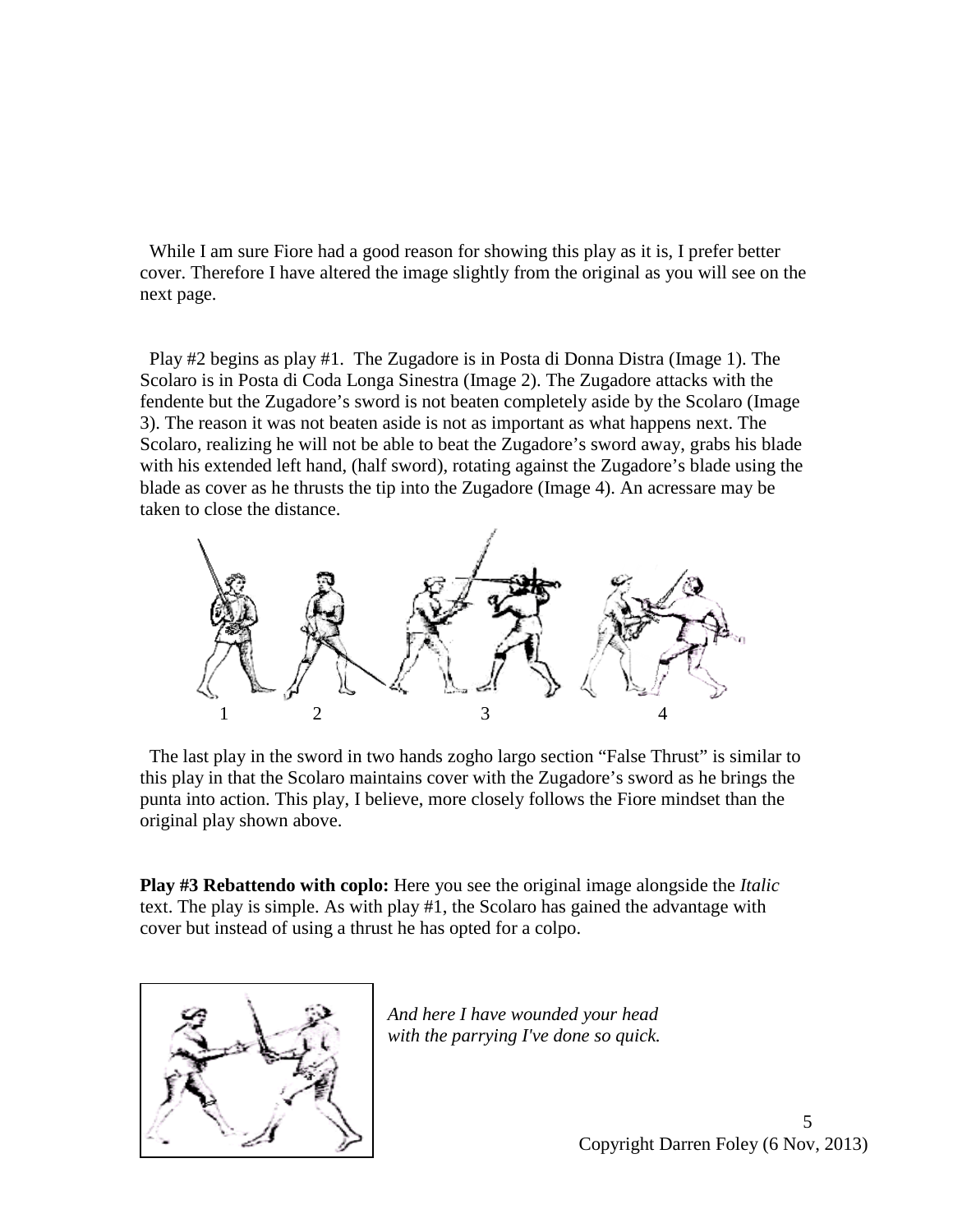In this image the Scolaro is on the left side with the Zugadore on the right. Below the images have been reversed to conform to the rest of the images in spada a una mano.

 To reach the point where a colpo can be delivered, two different approaches may be used. Because of this, Play #3 has two alternant crossings. Both begin in Coda Longa Sinestra. The first alternant crossing is performed with the true edge sottano beating the Zugadore's sword aside as in play #1. The Scolaro then performs a Volta Stabile of the sword delivering a colpo against the Zugadore. The second alternant crossing has the Scolaro delivering a false edge sottano against the Zugadore's sword beating the sword aside while moving into Posta di Donna Distra. This version works just like the fourth elephant play. The Scolaro finishes with a fendente mandritto against the Zugadore.

The Zugadore is in Posta di Donna Distra (Image 1). The Scolaro is in Coda Longa Sinestra (Image 2). The Zugadore attacks with a fendente. The Scolaro uses either a true edge sottano reverso (Image 3) or a false edge sottano reverso (Image 4) to beat the Zugadore's sword offline. The Scolaro finishes with either a volta stabile of the sword or a fendente mandritto (image 5).



 The next three plays #4, #5, and #6 begin on Carta 13B image c, and continue through Carta 14A image c. I believe the first image is the beginning of the next three plays in that the four images following image 13B c are linked to it. This is the reason for their placement which seems out of order. Let's look at the five images below.

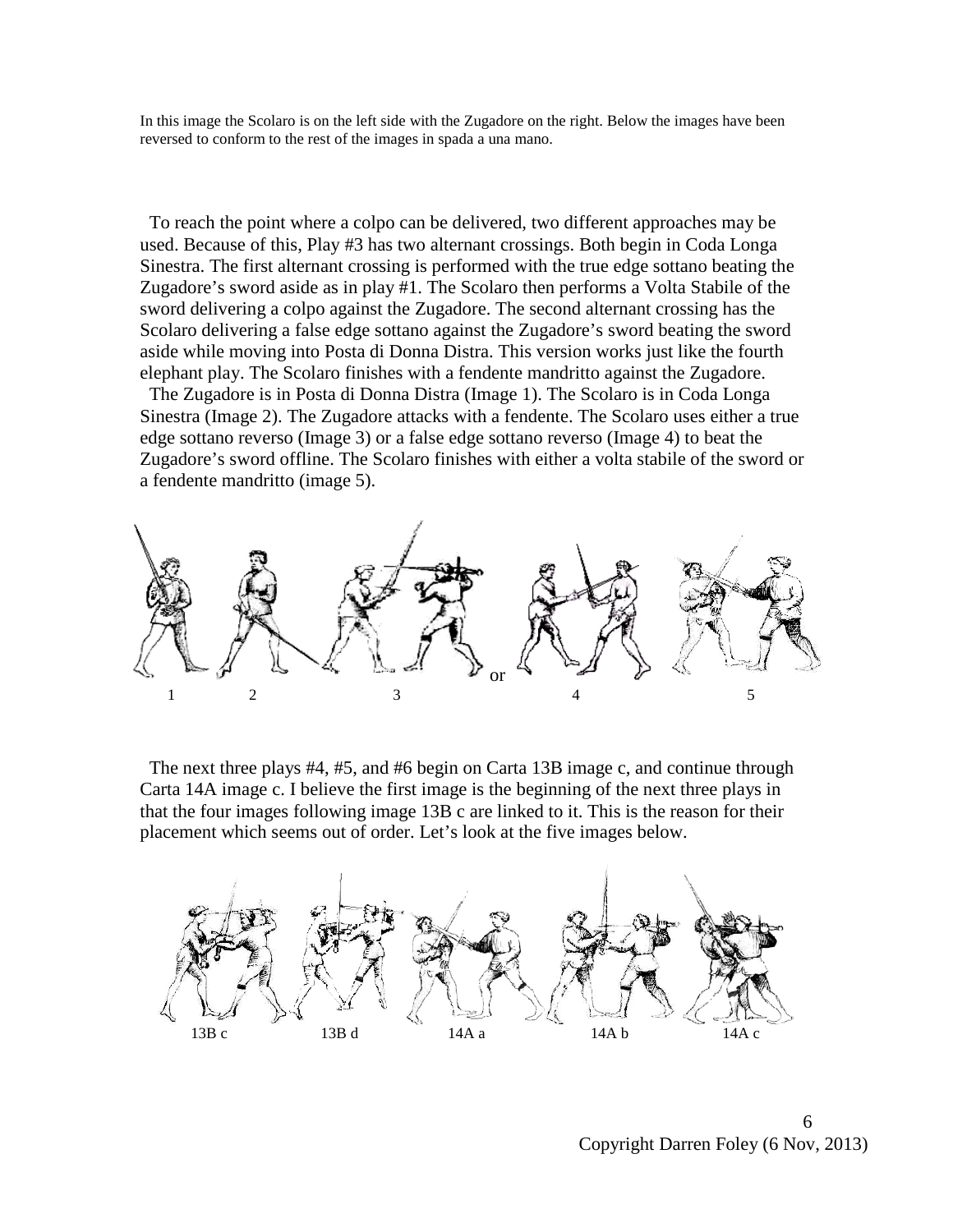The next three plays use the left hand in three different ways to control the Zugadore or his weapon: binding, pushing and twisting. For example play #4 is a combination of 13B c and 14A c which controls the Zugadore with a middle bind. In the Getty, these two images follow each other so why not here? I think Fiore may have done this on purpose so the reader would see the correlation between 13B c and the other three images between it and 14A c. (See more in the next three plays.)

**Play #4 Control with hand/middle bind:** First we shall look at the beginning of play #4. You can see the image of the Scolaro with his hand wrapped over the Zugadore's wrist on the next page. The forearm is located outside the grip which reduces the amount of motion the Zugadore can move the blade. At this point the play could end but the Scolaro doesn't have complete control over his opponent. So the middle bind is applied to complete the play.



*Because of the hand I put under your grip, if your sword doesn't fall to the ground, you can call me blind.* 

 Next we see the middle bind. From this position, the Zugadore will be hard pressed to escape. In the Pisani-Dossi the middle bind is the fifth of the five images that I mentioned before. In the Getty the bind follows the "hand under grip" image as the two techniques flow together nicely. I believe the reason why it was placed four images later in the Pisani-Dossi was possibly to show how the other techniques begin with the same or similar left hand motion.



*With my left arm I tied your right arm and with many wounds you'll be stricken.*

*.* 

 Play #4 begins with the Zugadore is in Posta di Donna Distra (Image 1). The Scolaro is in Coda Longa Sinestra (Image 2). The Zugadore attacks with the fendente but the Zugadore's sword is not beaten completely aside by the Scolaro (Image 3). The Scolaro reaches out, with or without an acressare, with his left hand and slides his left hand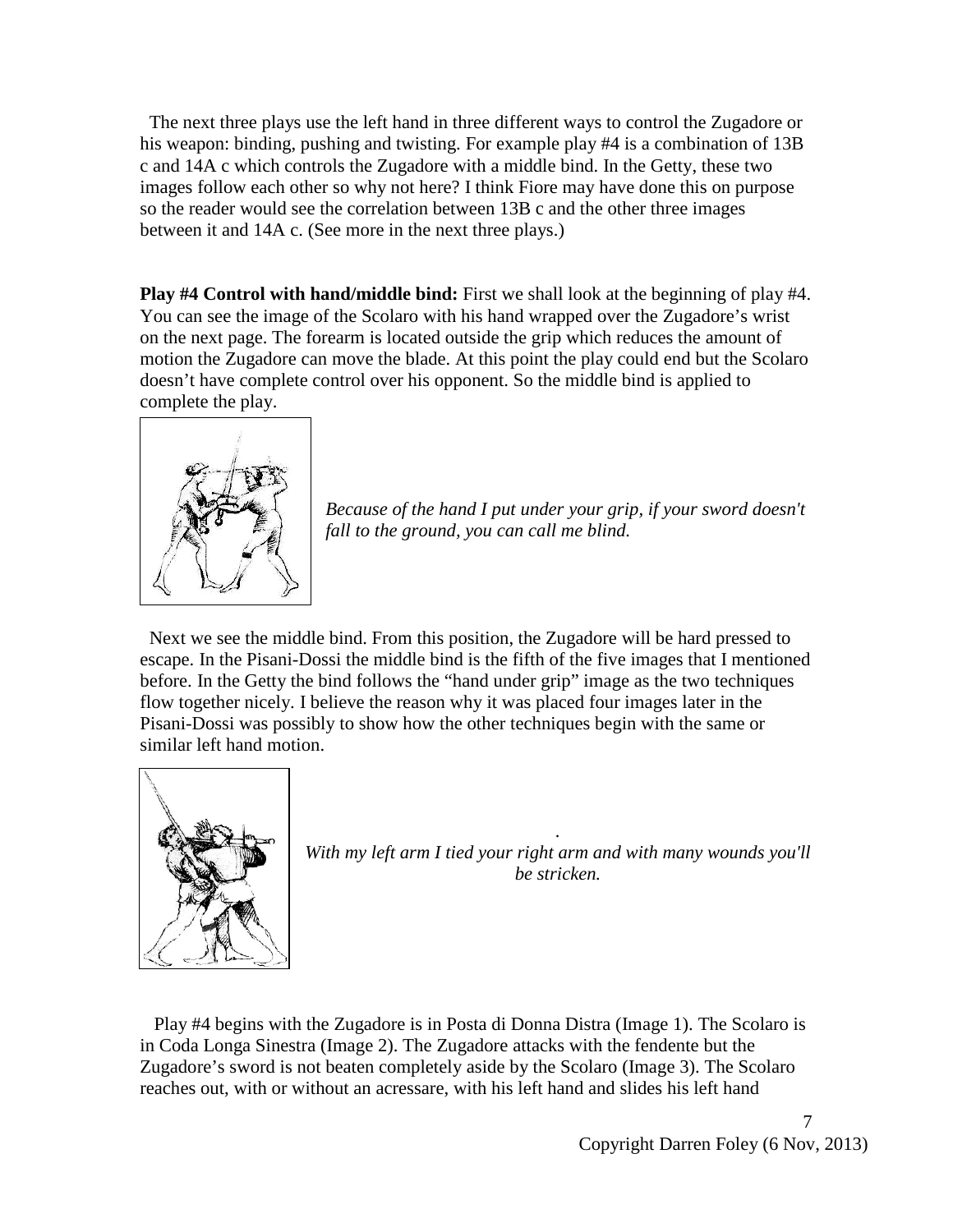between the sword grip and the wrist of the Zugadore (Image 4). The left hand comes in from underneath, as per the image, and can either press or grip the Zugadore's forearm. From here the Scolaro has some control over the Zugadore's sword hand and the play could end with a punta or colpo. While I believe it is plausible to end here Fiore wants us to continue into a position where the Scolaro has better control over the Zugadore. So to finish this play, the Scolaro continues to slip the left hand in and down using a middle bind to fully control the Zugadore before delivering a punta to the face.



**Play #5 Defending againt the counter:** This play comes from the two images that directly follow the Carta 13B c image. The first image found on Carta 13 d, is not included in the Getty or the Morgan, but in Florius folios 11V a, it does appear. There are several important pieces of information in this image. First is the position of the



*In this manner I handle you to wound you with my tip and vindicate all my offenses and indignities.* 

Zugadore. It appeared he is moving forward with an acressare as his front foot is now even with the Scolaro's front foot. Second, the Zugadore's left hand is reaching towards the Scolaro like he's trying to grab hold of him or push him away. Third, the Scolaro has moved his weight to his rear leg. This shows, to me, that the Scolaro is starting to lean back moving his upper body out of the reach of the Zugadore. The Scolaro's left hand is not grabbing the Zugadore but appears to be pushing the Zugadore's left arm aside. I believe the translation agrees with this. "In this manner I handle you" meaning I'll keep you away from me.

 The next image from the Pisani-Dossi is on Carta 14A a. This image does appear in the Getty and Morgan but the context is completely different. This image shows two important pieces of information. First the left hand is not reaching out as it does in nearly every other image in sword in one hand.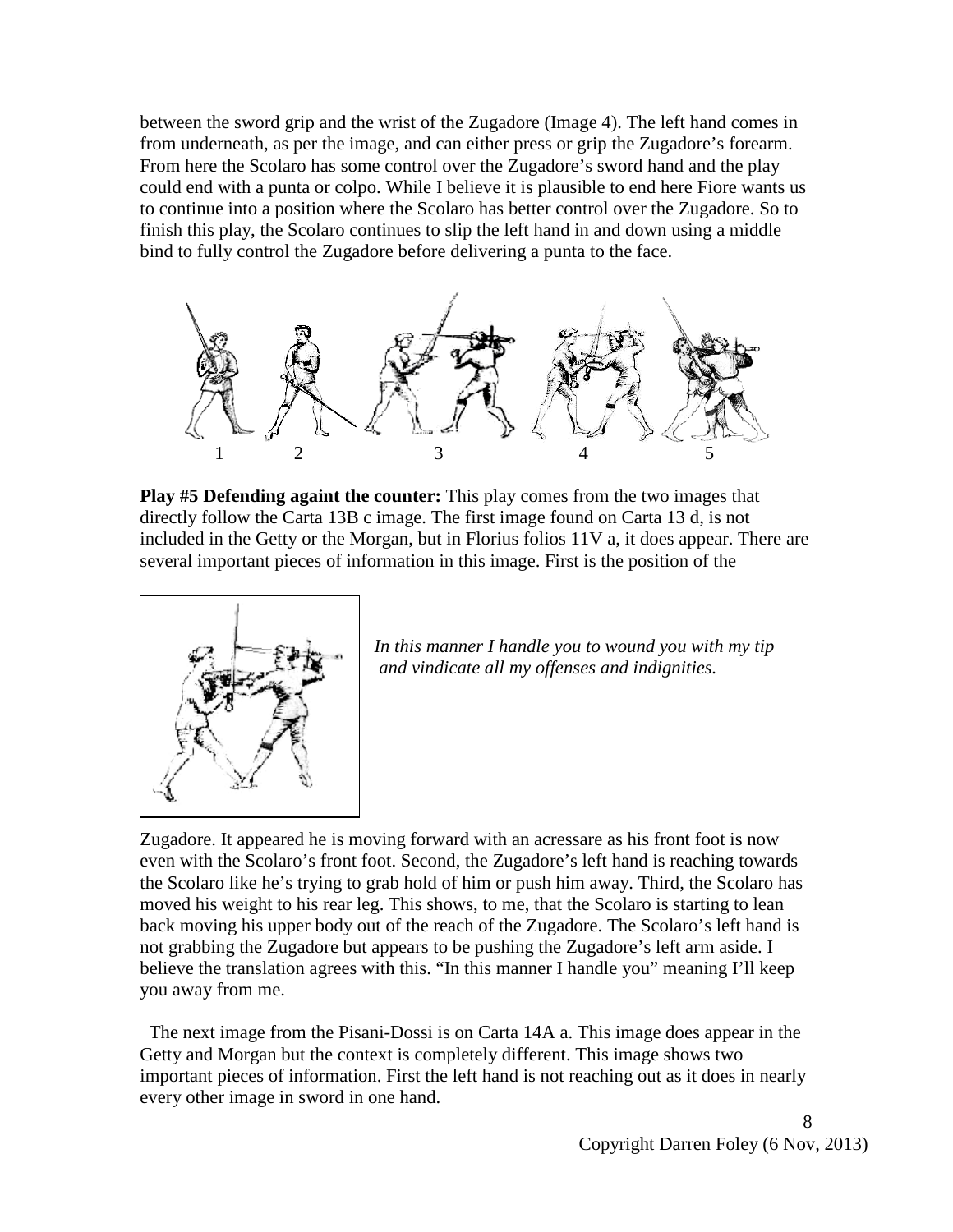

*Your head again I have wounded without moving forward for the good cover I was able to do*

 Second, the left foot is behind the right. This can be interrupted in two ways. First the Scolaro remained in place and attacked with a colpo. This is plausible, but why put it here? It would make more sense to place it closer to the beginning like the image on 13B b that is shown in play #3. Second, the Scolaro stepped back and attacked. The translation above says "without moving forward". This could mean that he moved backwards. This same idea is performed in "slipping the leg" within the sword in two hands.

 So play #5 begins with the Zugadore is in Posta di Donna Distra (Image 1). The Scolaro is in Coda Longa Sinestra (Image 2). The Zugadore attacks with the fendente but the Zugadore's sword is not beaten completely aside by the Scolaro (Image 3). From imperfect cover the Scolaro reaches out towards the Zugadore (Image 4). But as the Scolaro reaches his hand towards the Zugadore, the Zugadore reaches out with his left hand with an acressare to grab or push away the Scolaro. The Scolaro reacts by shifting his weight back while using his left hand to push the Zugadore's left arm aside (Image 5). The Scolaro then performs a tournare, a step back, with the left foot to gain distance as he attacks with a fendente (Image 6).



**Play #6 Sword twist:** In play #4 the Scolaro uses his left hand to grab hold of the Zugadore's right or sword hand before entering a middle bind against the Zugadore. In play #5 the Scolaro uses his left hand to deflect or push away the Zugadore's hand or arm aside before delivering a colpo. In play #6 the Scolaro uses his left hand to wrench the Zugadore's sword from his hand, either disarming the Zugadore or injuring the wrist/hand/arm. While Fiore shows grabbing the grip in the image you may also grab the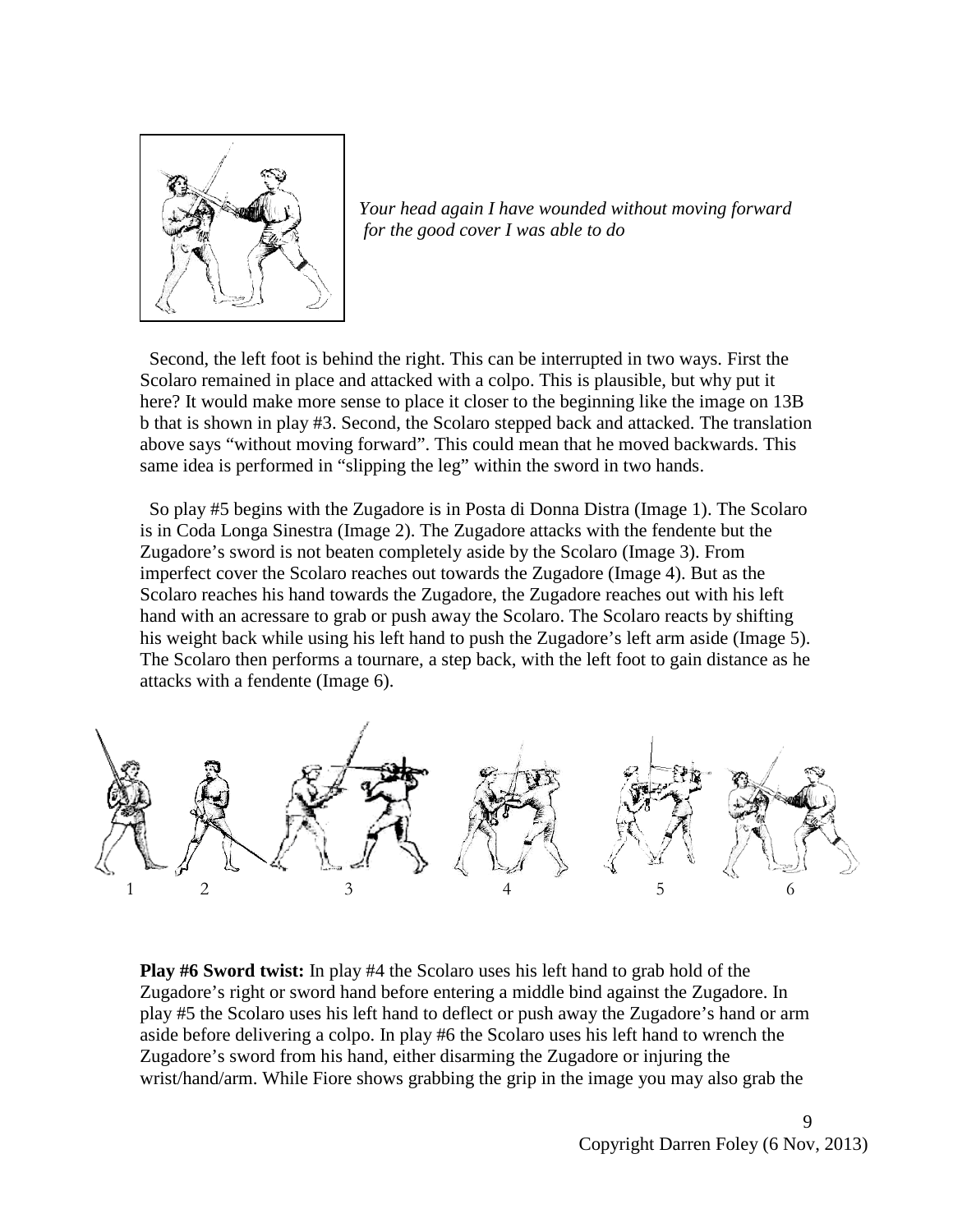blade just above the cross guard if the grip or pommel is not as good of a target. The key is leverage which makes twisting the sword easier.



*For the way I grabbed your sword right away I'll take it away from your hand.* 

 Play #6 begins with the Zugadore is in Posta di Donna Distra (Image 1). The Scolaro is in Coda Longa Sinestra (Image 2). The Zugadore attacks with the fendente but the Zugadore's sword is not beaten completely aside by the Scolaro (Image 3). The Scolaro reaches in with his left hand and grasps the exposed grip or pommel of the Zugadore's sword (Image 4). He does so with the hand turned thumb down. This is important because if the thumb is up you will not be able to twist the sword out of your opponent's hand. Once the Scolaro has the grip or pommel in hand, he twists his hand counterclockwise rotating the Zugadore's hand against the wrist either causing the Zugadore to release the sword or rendering it useless (Image 5).



 This play, I believe, come directly from the first movements in play #4. Instead of sliding the hand between the grip and wrist as in the begings of play #4 the hand simply grabs the sword handle and twists.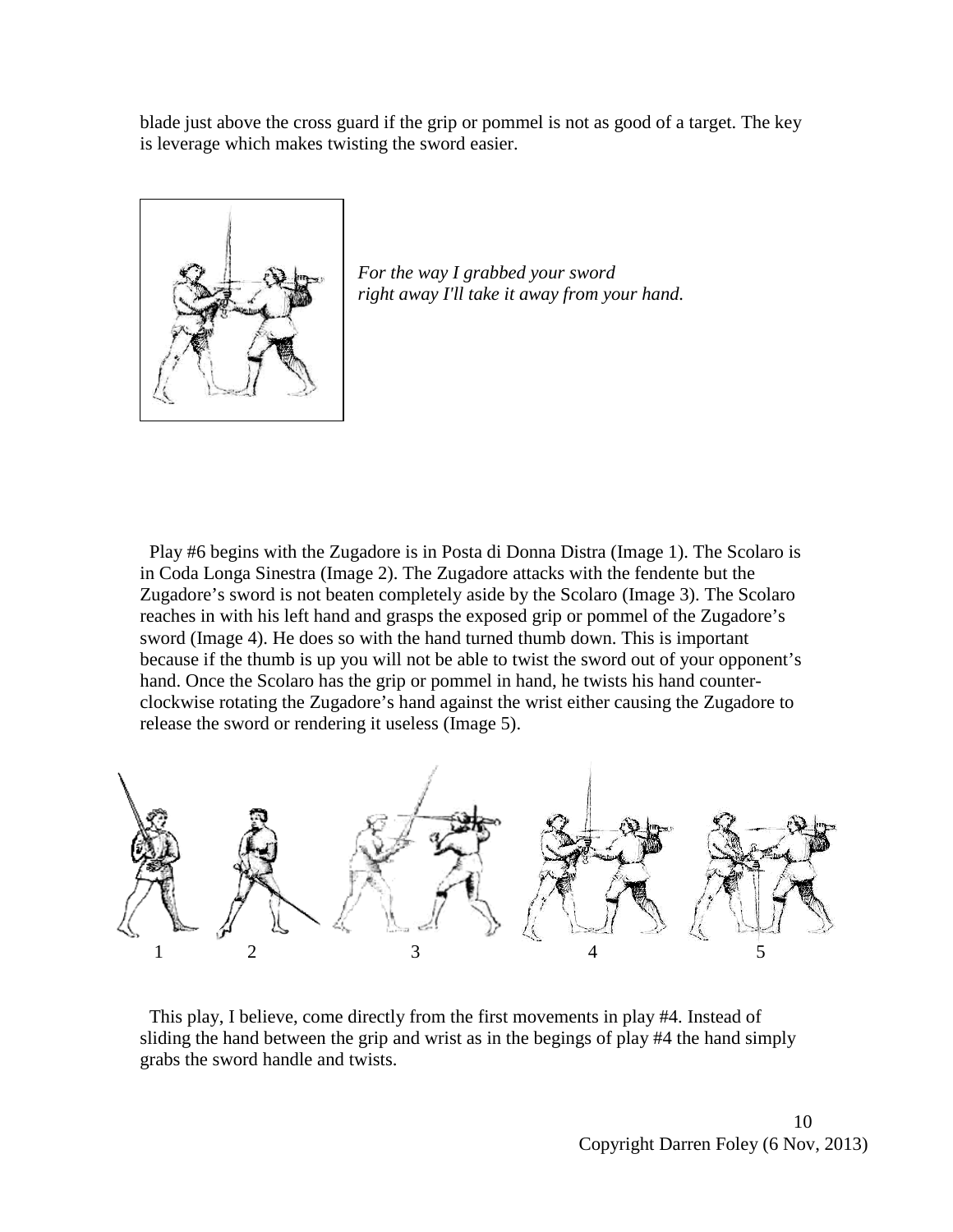Below is Carta 14A d. This image shows an elbow push against the right elbow performed by the Scolaro to turn the Zugadore. Play #7 and #8 start with the eblow push then contiune from there. Like the "hand under grip" position in Carta 13B c, I believe the elbow push to be the key beginning in the next two plays. While the elbow push alone can be performed and followed with a punta or colpo, the second parts of the next two play really require the "push" to work.



**Play #7 Elbow push and throw:** The elbow push appears in both sword sections of Fiore manuscript. It is an easy and effective way to manipulate your opponent. Below you see the first image of the play as shown before, Carta 14A, d. The Zugadore's body is turned to the left making it difficult for him the return any form of blow.



*I will turn you around with my left hand and in that I'll strike you the hardest.*

 The next image is Carta 14B b. The translation here is not very clear. From the image I believe you can see what he means. First *"And this is an easy break of the point on the ground"*. The Scolaro has pushed the Zugadore's sword down towards the ground with his sword. I do not believe he means to actually break the Zugadore's sword on the ground but to forcefully drive it down with control over the blade breaking the attack. The next line *"And it gets tight this way"*, I believe means you move closer which you must do to complete the third part of the play. There are three important visual aspects in the image. One is the Scolaro still maintaining control over the Zugadore's right arm by holding the elbow. The second is that the Scolaro has placed his sword over of the Zugadore's sword pushing it down. The cross guard is clearly shown keeping the Zugadore's blade under control. The third is the Scolaro has begun to acressare with his left foot to move in behind the Zugadore, as we will see in the following image.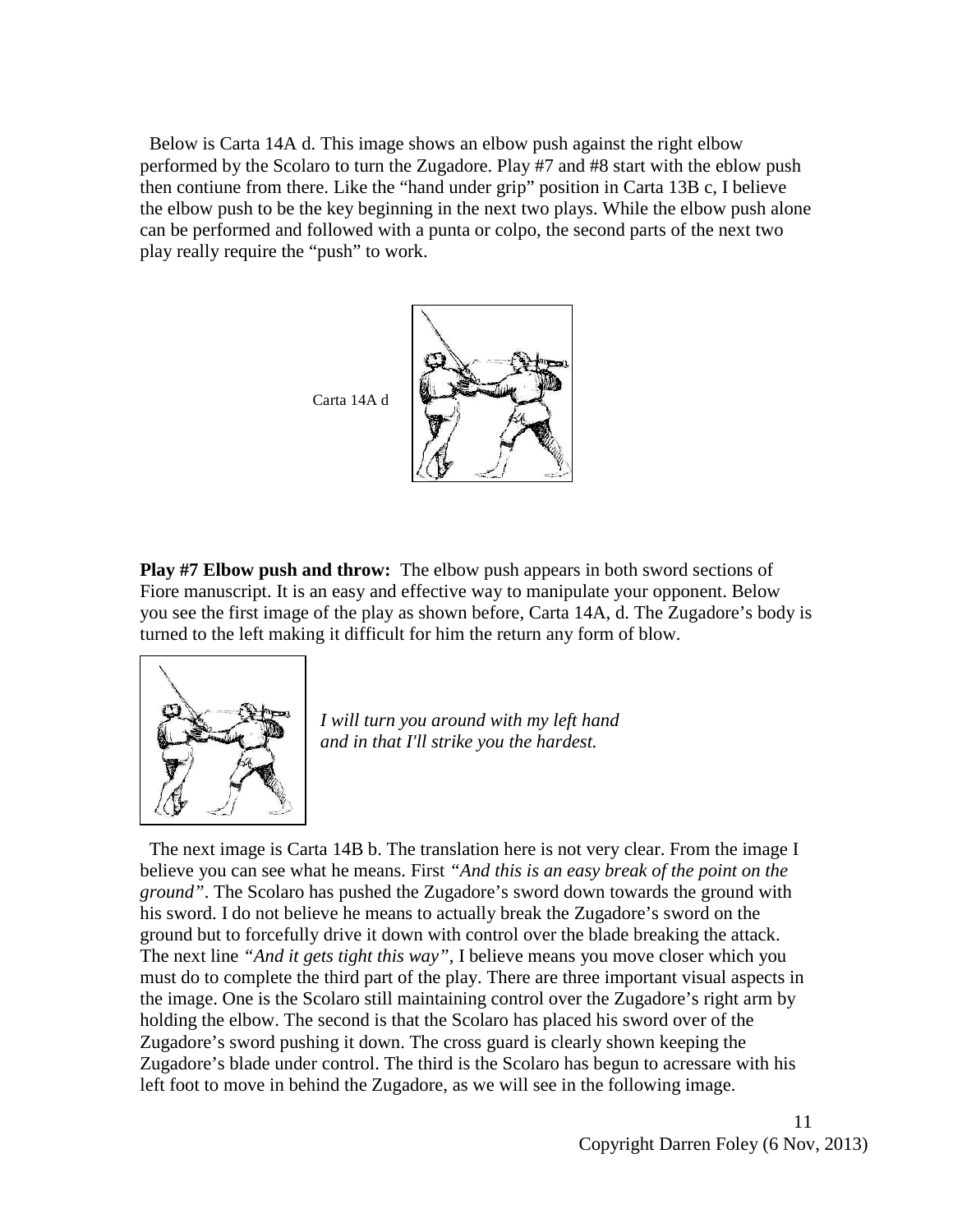

*And this is an easy break of the point on the ground. And it gets tight this way.* 

 This image, 14B c, follows the previous image for a reason. It completes the movement Fiore has begun. Again, Fiore uses this technique in other parts of his treatises. He says *"…I'll throw you to the ground"* which is a clear indication what his has in mind to do. Look at the image. You see that the acressare performed before places you in the position for a *"throw".* You also see that your sword still controls the Zugadore's sword with your guard. The movement of the left hand from the right elbow to across the chest is an easy transition. From here, plant the left foot and volta the body.



*I think that I'll throw you to the ground and so, unarmed, I will wound you.*

 Play #7 begins with the Zugadore is in Posta di Donna Distra (Image 1). The Scolaro is in Coda Longa Sinestra (Image 2). The Zugadore attacks with the fendente but the Zugadore's sword is not beaten completely aside by the Scolaro (Image 3). The Scolaro reaches in towards the Zugadore's right elbow and pushes it to the Zugadore's left (Image 4). At this point any number of attacks could be performed but the Scolaro continues to press his attack. To maintain control of the Zugadore the Scolaro uses his sword to drive down, pin or bind the Zugadore's weapon as he acressares forward with the left foot behind the Zugadore while still maintaining control of the right elbow or arm (Image 5). As the Scolaro's left foot passes behind the Zugadore's right foot he slides his left arm up in front of the chest of the Zugadore (Image 6). From here the Scolaro performs a Volta of the body throwing the Zugadore to the ground.



<sup>12</sup> Copyright Darren Foley (6 Nov, 2013)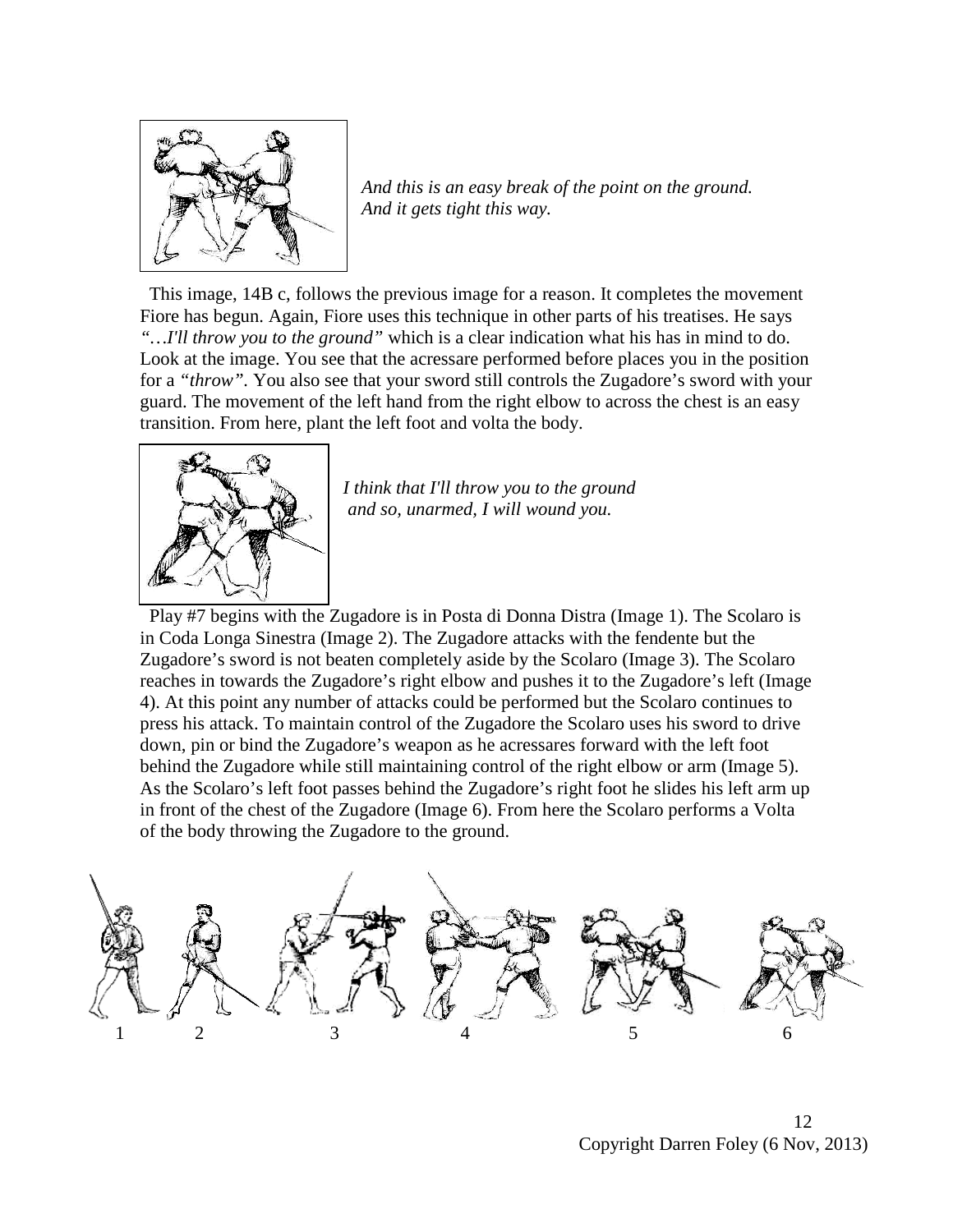**Play #8 Elbow push and cut:** As in the play before, play #8 also begins with an elbow push but this time it sets up a more gruesome technique. If you look at the image below you will see what follows.



*For the turn I gave you through your elbow I think I've cut your throat in the middle.*

 After a solid elbow push has turned the Zugadore, the Scolaro cuts the throat as shown above. The image shows one method to complete the throat cut. I have added a second method as well.

 Here play #8 begins with the Zugadore is in Posta di Donna Distra (Image 1). The Scolaro is in Coda Longa Sinestra (Image 2). The Zugadore attacks with the fendente but the Zugadore's sword is not beaten completely aside by the Scolaro (Image 3). Like play #7 the Zugadore is pushed around towards his left by the Scolaro (Image 4). The Scolaro brings his sword up in front of the Zugadore and cuts his throat (Image 5). This can be accomplished in two ways. The version shown below (Image 5) is performed with an acressare behind the Zugadore. The sword sweeps around or over the head of the Zugadore as the left hand grabs near the punta. The Scolaro delivers a guillotine like cut to the neck. The alternate version has the Scolaro using a push/pull of the sword across the front of the Zugadore's throat after the elbow push. This method is faster but offers less control over the Zugadore.



13 Copyright Darren Foley (6 Nov, 2013)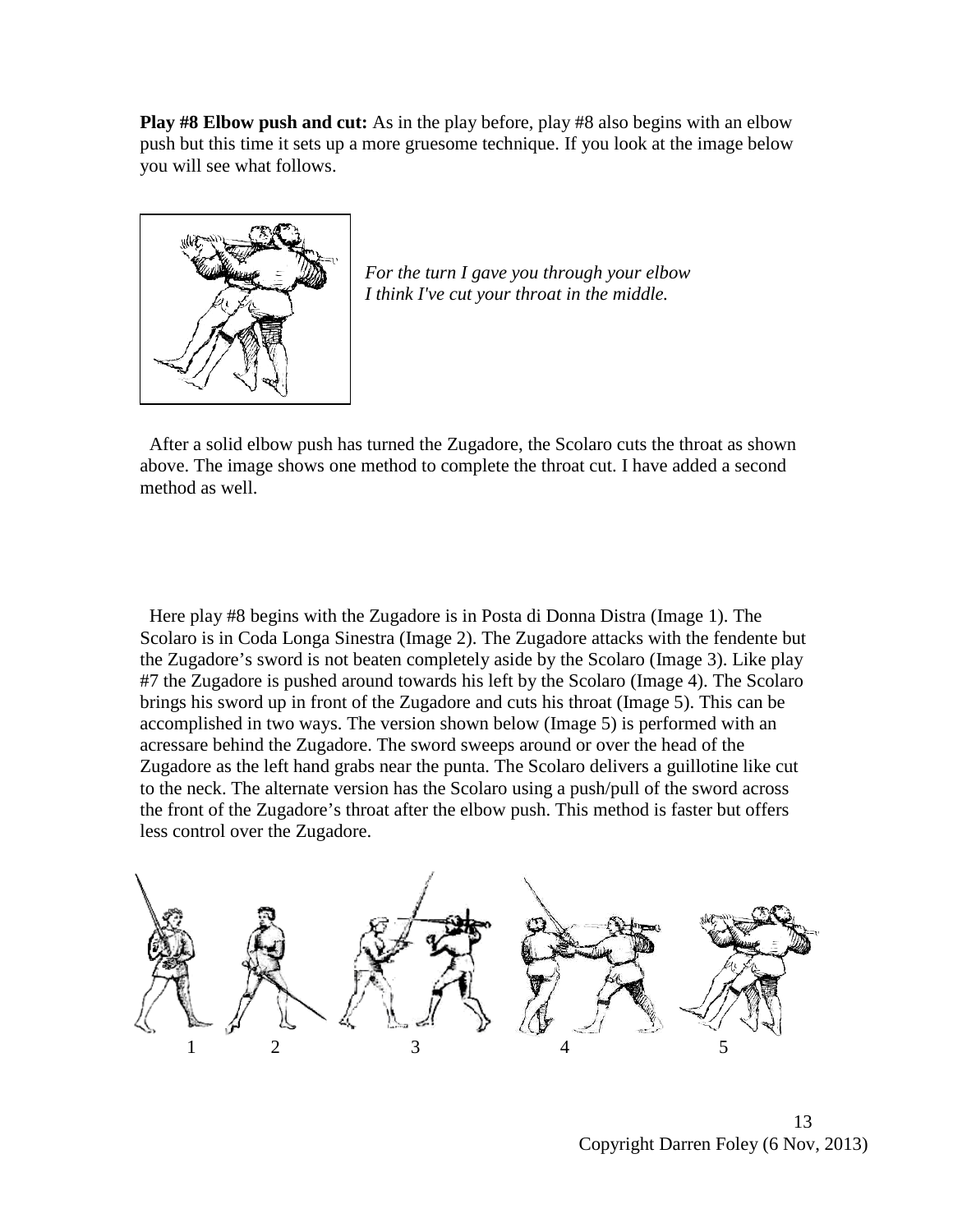**Play #9 Rebattendo vs. punta:** In the last play, #9, the Zugadore attacks from a new posta. In the first image of the sword in one hand, the Master facing three villani, the first villano is standing in Posta Breve. As you can see, the Master waits in Posta Breve with the right hand low ready to launch an attack. His attack is a thrust. The Scolaro remains in Posta di Coda Longa Sinestra.



 This is the last image of the sword in one hand. This is the single hand version of the Zogho Largo Play 8 as shown in the sword with two hands, "Breaking the Thrust". The Scolaro beats the sword down using a fendente reverso, the same movement as a fendente mandritto when performed from Tutta Porta di Ferro but from the opposite side. Though the true edge is facing downwards in Coda Longa Sinestra, a quick turn of the wrist will bring the true edge into play.



*Your sword is either bent or broken and with mine I can wound you up or down.*

 Play #9 begins with the Zugadore standing in Posta Breve with one hand (Image 1). The Scolaro is in Posta di Coda Longa Sinestra (Image 2). The Zugadore attacks with a thrust. The Scolaro replies with an ala traversing step while delivering a fendente reverso beating the Zugadore's sword aside (Image 3). The Scolaro performs an acressare, if necessary, with the left foot while grabbing the Zugadore's right wrist to control the arm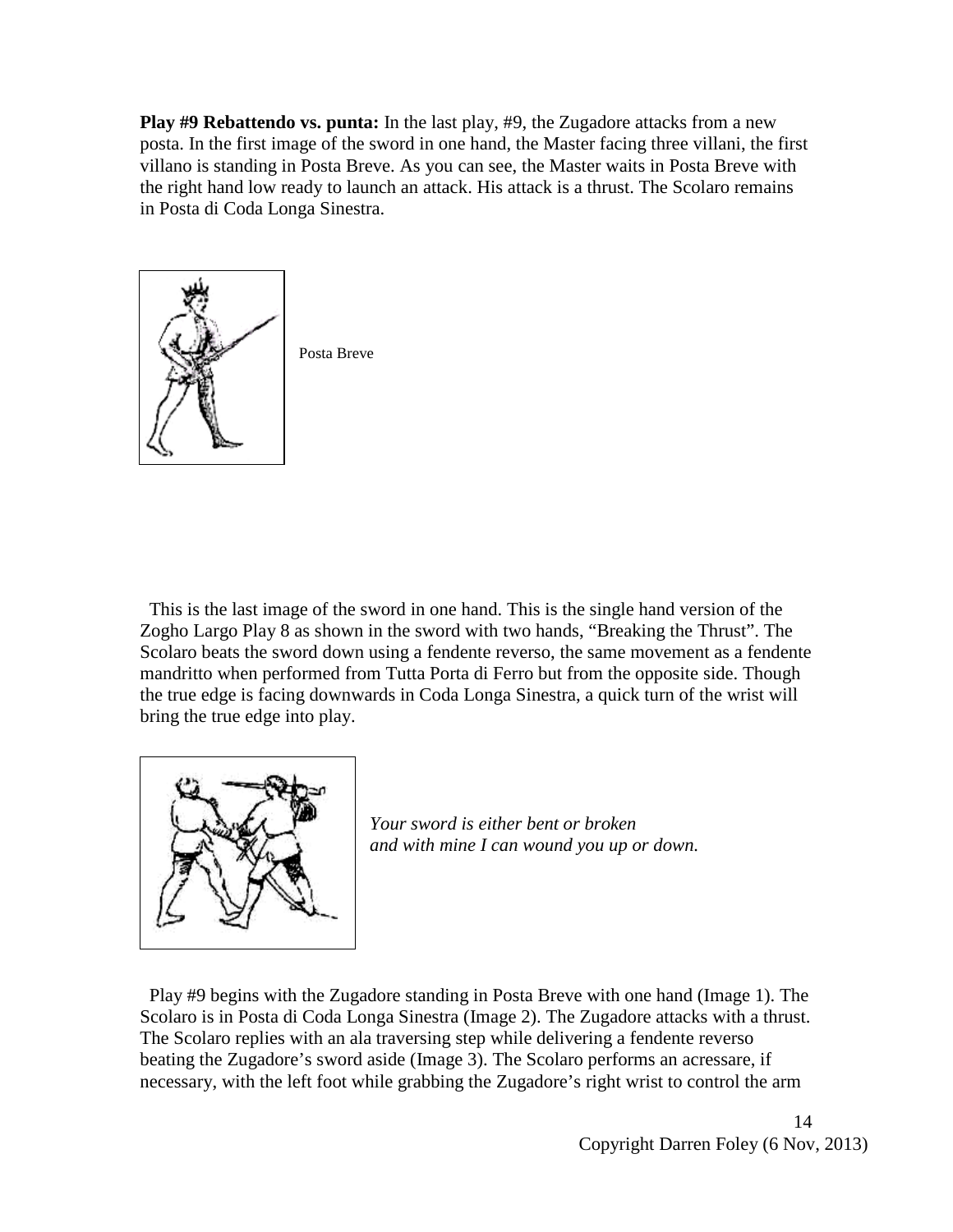as he steps his right foot onto the Zugadore's sword to the pin to the ground or break the tip (Image 4). Once control is establishes the Scolaro may deliver a punta or colpo as desired (Image 5).



 As you can see I have used a modified image of Carta 14B b (Image 4) as it also applies to this play as well as play #7. It shows control over the Zugadore's sword using the left hand as well as control of his sword as the Scolaro pushes his sword down driving the Zugadore's sword into the ground.

### **Conclusion**

 While each illustration within Fiore's spade a una mano may be performed separately, it is my belief that many of the images were placed in their present locations to show how they are linked to one another to form a series of actions. I believe I have shown this possibility in the plays above. Not everyone will agree but no one can refute the effectiveness of the plays Fiore has given us in spade a una mano.

#### **Credits**

Literal Translation of Fiore de Liberi's *Flos Duellatorum* by Hermes Michelini, 2001.

*Fiore de' Liberi Fior di Battaglia Second English Edition* by Tom Leoni, 2012.

*Fiore dei Liberi's Sword in Two Hands* by Brian R Price, 2007

*Masters of the Cross Sword* by Brian R Price

Most images copied from various websites from original *Flos Duellatorum* sketches. Remaining images manipulated from same images for use in this document.